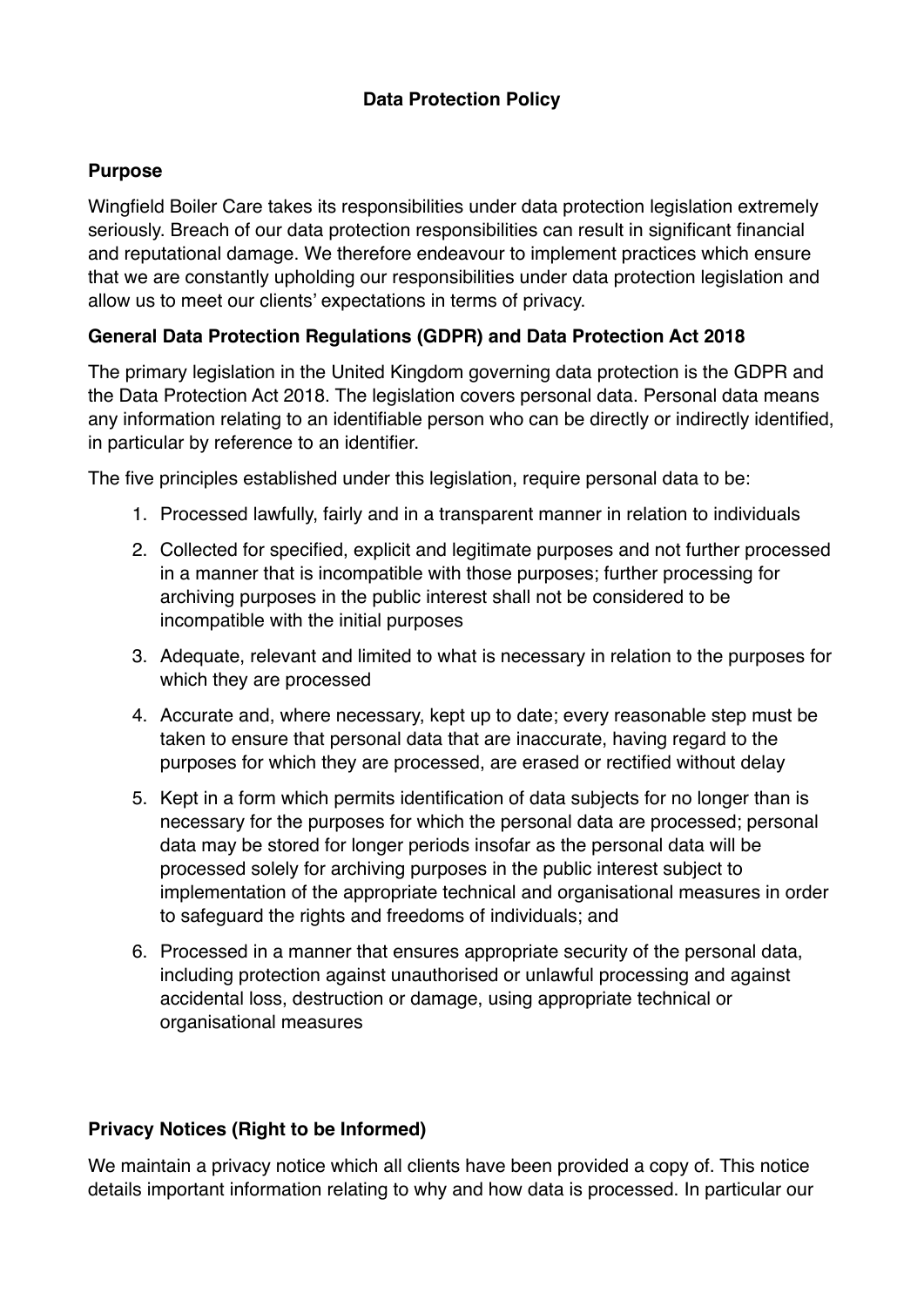privacy notice contains details of; the identity and contact details of the controller and the data protection officer; what data is being collected; why the data is being processed and the lawful bases for the processing; who has access to the data; where the data will be stored; who the data will be transferred to, including details of any third country and applicable safeguards; where the data has been obtained, if the Association has not collected the data directly; how any automated decision has been made; the individual's rights.

# **Access Requests (Right of Access)**

All individuals have a right to obtain; confirmation that their data is being processed; access to their personal data; and, other supplementary information (which can largely be found in the applicable privacy notice(s)). Any individual wishing to obtain any of these should contact us using details provided in the 'Contacting the Value Payroll Ltd Regarding this Policy' section of this document.

All access requests will be completed free of charge, unless the request is manifestly unfounded or excessive. If the request is deemed by us to be manifestly unfounded or excessive, the individual will receive a written explanation as to why and details of costs associated with fulfilling the request. The fee charged will be based upon; administration time costs; postage costs; printing costs; and, any other delivery cost.

In exceptional circumstances we may refuse an access request. An access request will only be refused if it is manifestly unfounded or excessive. If the request is deemed by us to be manifestly unfounded or excessive, the individual will receive a written explanation as to why and a statement that the request cannot be processed.

#### **Inaccurate or Incorrect Data (Right to Rectification)**

Wingfield Boiler Care Ltd aims to ensure that all data it holds is accurate and correct. However, from time to time, this aim may not be met. All individuals have a right for inaccurate or incorrect data to be corrected or rectified. Any individual wishing to have their data corrected should contact us using details provided in the 'Contacting the Value Payroll Ltd Regarding this Policy' section of this policy.

Where data has been transferred to a third party and subsequently it has been rectified, we will notify the third party without delay of the rectification.

In some instances, we may not take action to a right to rectification request (for example, if it is believed that the request has malicious intent or is inaccurate). If no action is to be taken, a written explanation will be provided to the individual who made the request.

# **Request to Delete Data (Right to Erasure)**

Wingfield Boiler Care Ltd aims to retain data for only as long as it is needed. However, from time to time, this aim may not be met, or a valid reason as to why the data no longer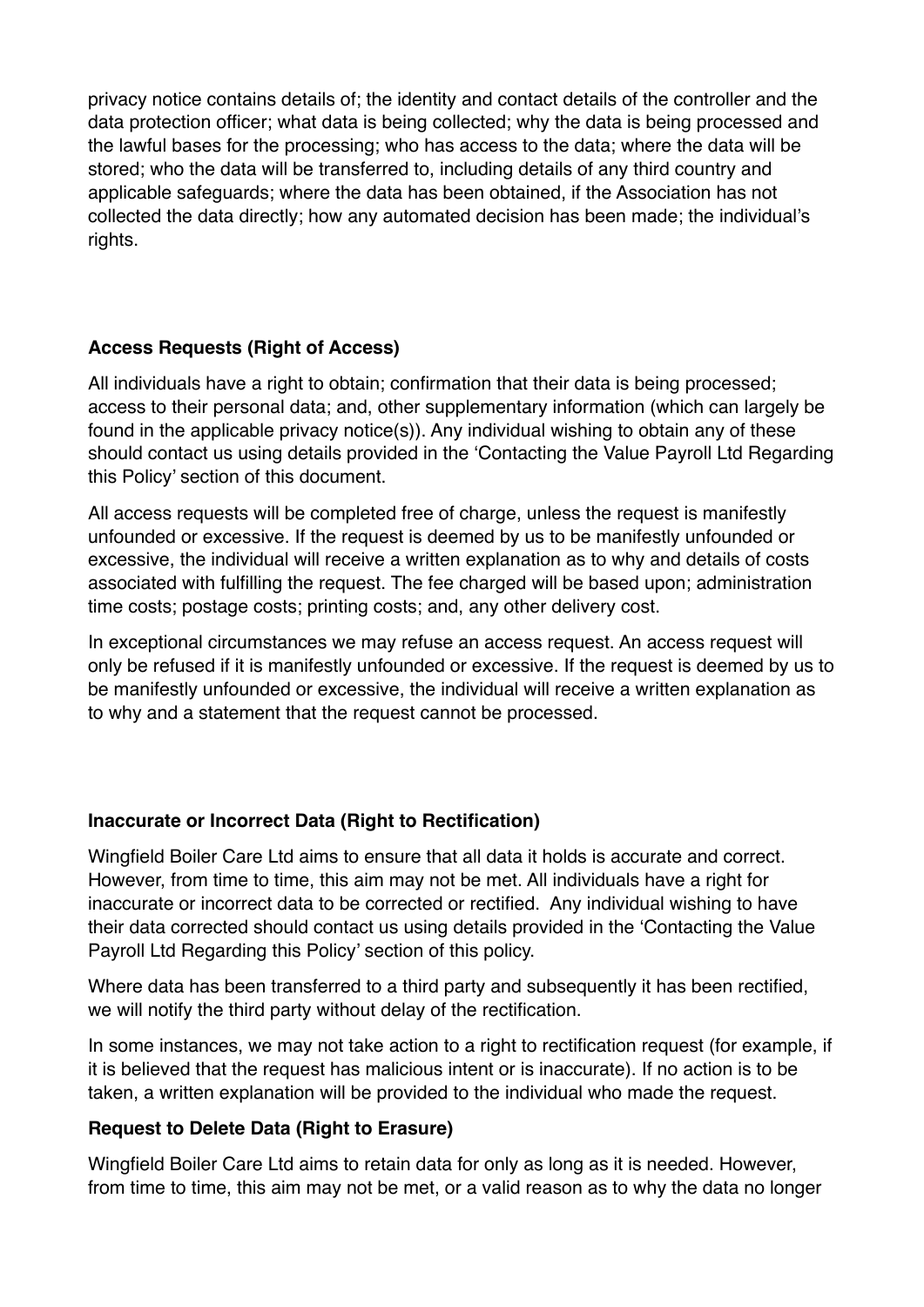needs to be retained maybe presented which had not been considered by us. All individuals have a right to request the deletion or removal of personal data where there is no compelling reason for its continued processing. Any individual wishing to have their data erased should contact the Association using details provided in the 'Contacting Wingfield Boiler Care Ltd Regarding this Policy' section of this policy.

In limited circumstances we will not be able to comply with a request to delete or remove data. This will normally be because the data is being used to; comply with a legal obligation for the performance of a public interest task or in exercising official authority; or, to exercise or defend legal claims. If no action is to be taken, a written explanation will be provided to the individual who made the request.

### **Request to Suppress Processing of Data (Right to Restrict Processing)**

Restricting processing means Wingfield Boiler Care Ltd will continue to store the personal data, but will not 'use' the data or transfer it to third parties.

We will restrict processing; if you contest the accuracy of the personal data we hold, the restriction will apply until such a time as we have verified the accuracy of the data; if you have objected to the processing and we are considering if we have legitimate grounds not to act on your objection; if the processing we are conducting is found to be unlawful, but you oppose erasure; if we no longer require the data, but you require the data to establish, exercise or defend a legal claim. Any individual wishing to restrict processing of personal data should contact the Association using details provided in the 'Contacting Wingfield Boiler Care Ltd Regarding this Policy' section of this policy.

If data has been passed to third parties, we will inform them of any restriction to processing as soon as possible.

We may have to retain certain personal data, either for a defined period of time or indefinitely, to ensure that a restriction on processing is enforced. This will always be explained in writing to the relevant individual.

#### **Reusing Personal Data (Right to Data Portability)**

Personal data can, on the request of the individual, be transmitted to other organisations, or, provided to the individual in a format which they can reuse. All individuals have a right to obtain and reuse their personal data across different services. Any individual wishing to reuse their personal data should contact Wingfield Boiler Care Ltd using details provided in the 'Contacting Wingfield Boiler Care Ltd Regarding this Policy' section of this policy.

Before providing data, we will take reasonable steps to ensure that the individual making the request has a right to the data they are asking for. This may include providing a copy of government issued ID.

Data provided as part of the right to data portability will always be provided in a structured, commonly used and machine-readable format, normally a CSV file.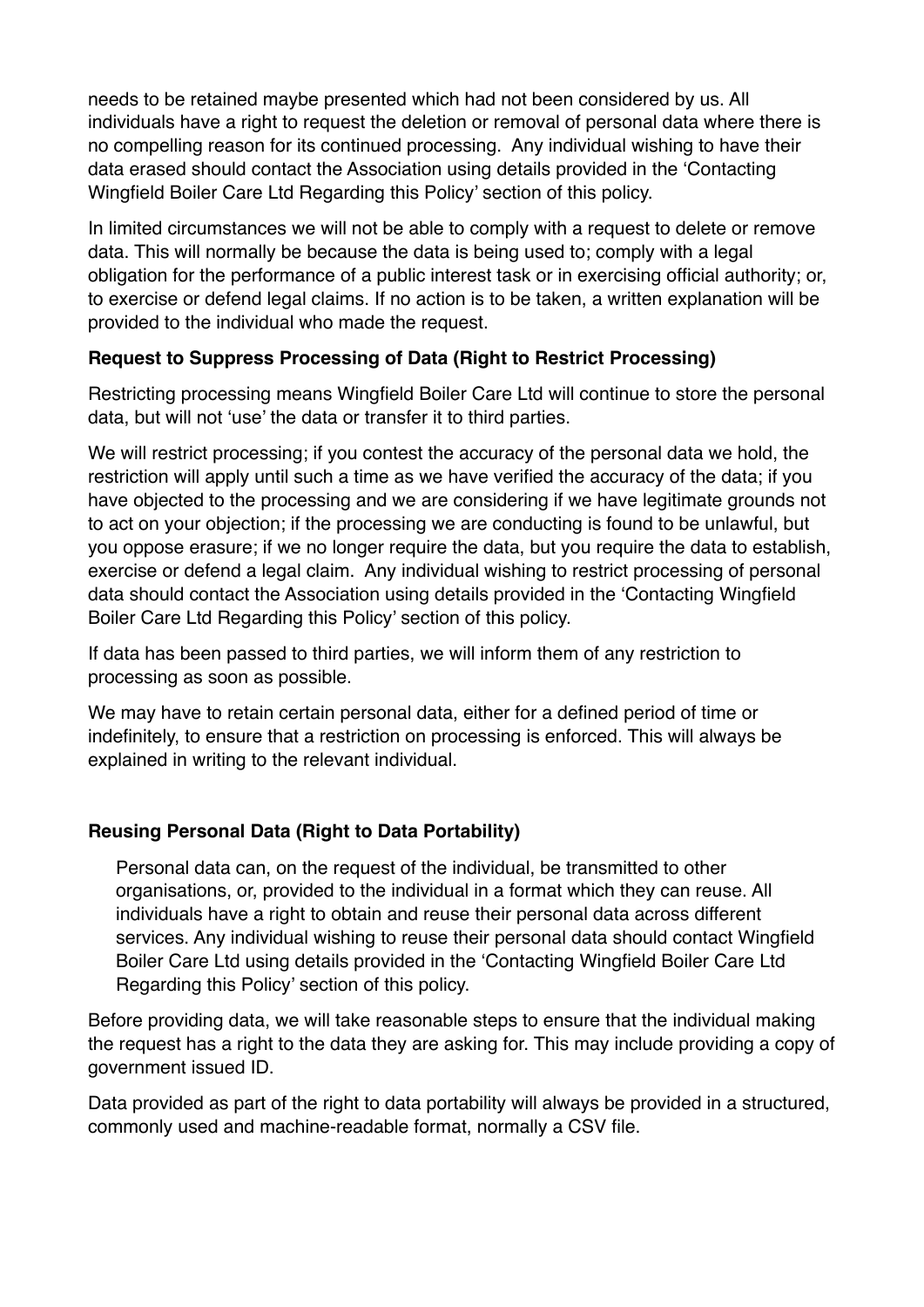Wingfield Boiler Care Ltd welcomes information which clients have transferred from other organisations. All reasonable measures will be taken to facilitate the right to data portability.

In some cases, where the request is complex, or we have received a number of requests, we may require an additional two months to comply with a request to be processed. If this is the case a written explanation will always be provided to the individual concerned within one month of receiving a request.

### **Objections to Data Processing (Right to Object)**

If Wingfield Boiler Care Ltd is processing data based on legitimate interests, for direct marketing or for statistical purposes individuals have the right to object. To object the individual must have grounds relating to your situation.

If the objection relates toBoiler Care Ltd using an individual's personal data for direct marketing purposes, then we will cease to process the data immediately.

Any objections should be made using the details provided in the 'Contacting the Association Regarding this Policy' section of this document.

### **Training and Communication**

A copy of this policy is given to all employees, contractors, apprentices, trainees and other official agents of Wingfield Boiler Care Ltd . In some cases, as an additional control, some employees, contractors, apprentices, trainees and other official agents may be required to sign a copy of this policy.

All employees, contractors, apprentices, trainees and other official agents will be given training on this policy before being given access to personal data or being involved in a role related to the processing of personal data. All contractors, apprentices, trainees and other official agents will receive regular training on this policy. This will be documented in a CPD log.

#### **Enforcement**

Significant breaches of this policy can result in disciplinary action.

# **Responsibilities**

Ultimate responsibility for this policy rests with the principles ofWingfield Boiler Care Ltd. Day to day responsibility for this policy is held byGraham Moore.

# **Monitoring and Review**

This policy is kept under constant review to ensure its suitability, adequacy and effectiveness. Any improvements identified will be made as soon as possible.

Comments from employees, contactors, officials, clients and regulators are welcome and will be taken into consideration.

# **Contacting Wingfield Boiler Care Regarding this Policy**

If you need to contact Wingfield Boiler Care Ltdregarding this policy please email: wbc@engineer.comAlternative you can write to Wingfield Boiler Care Ltd registered office